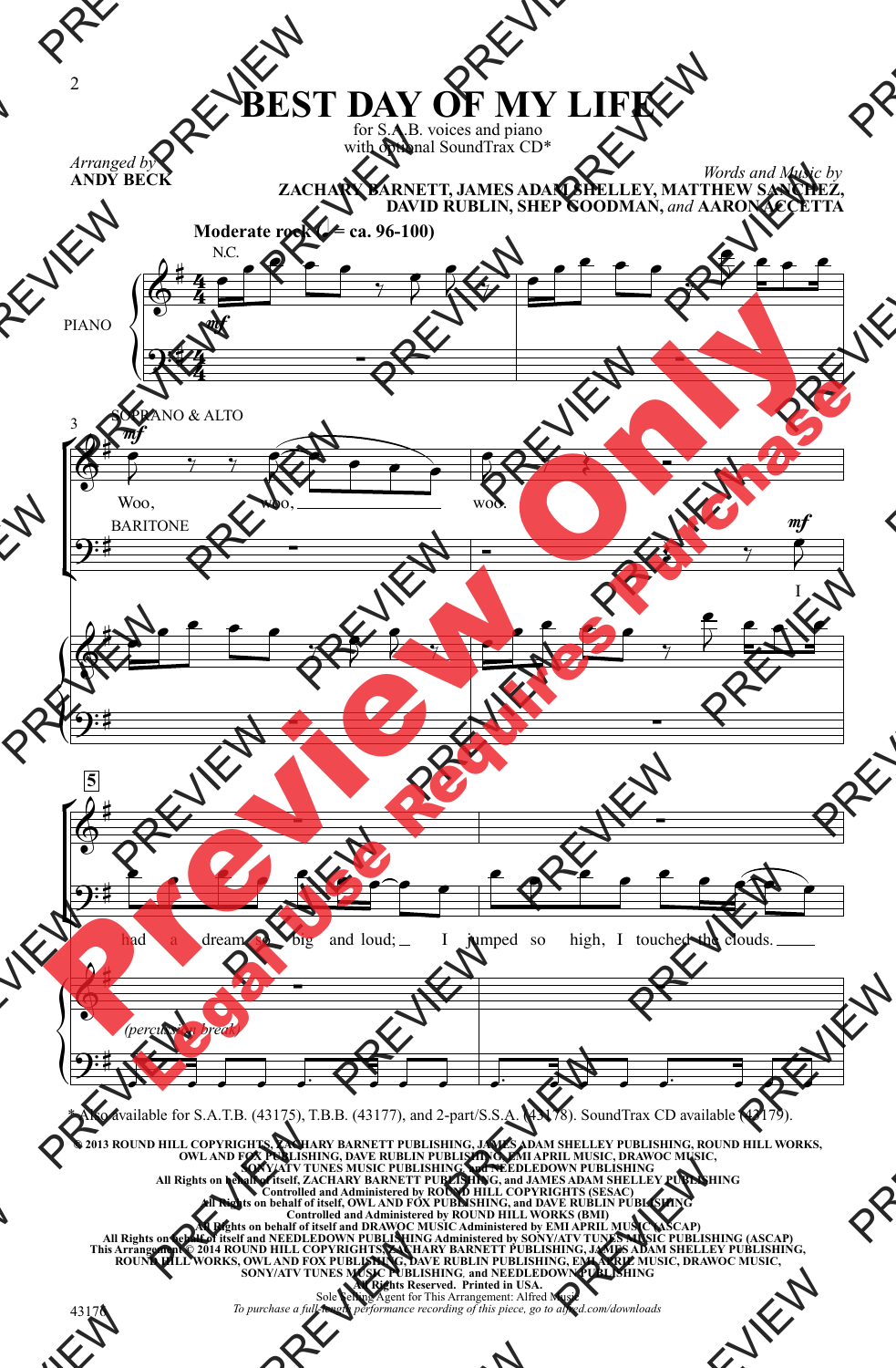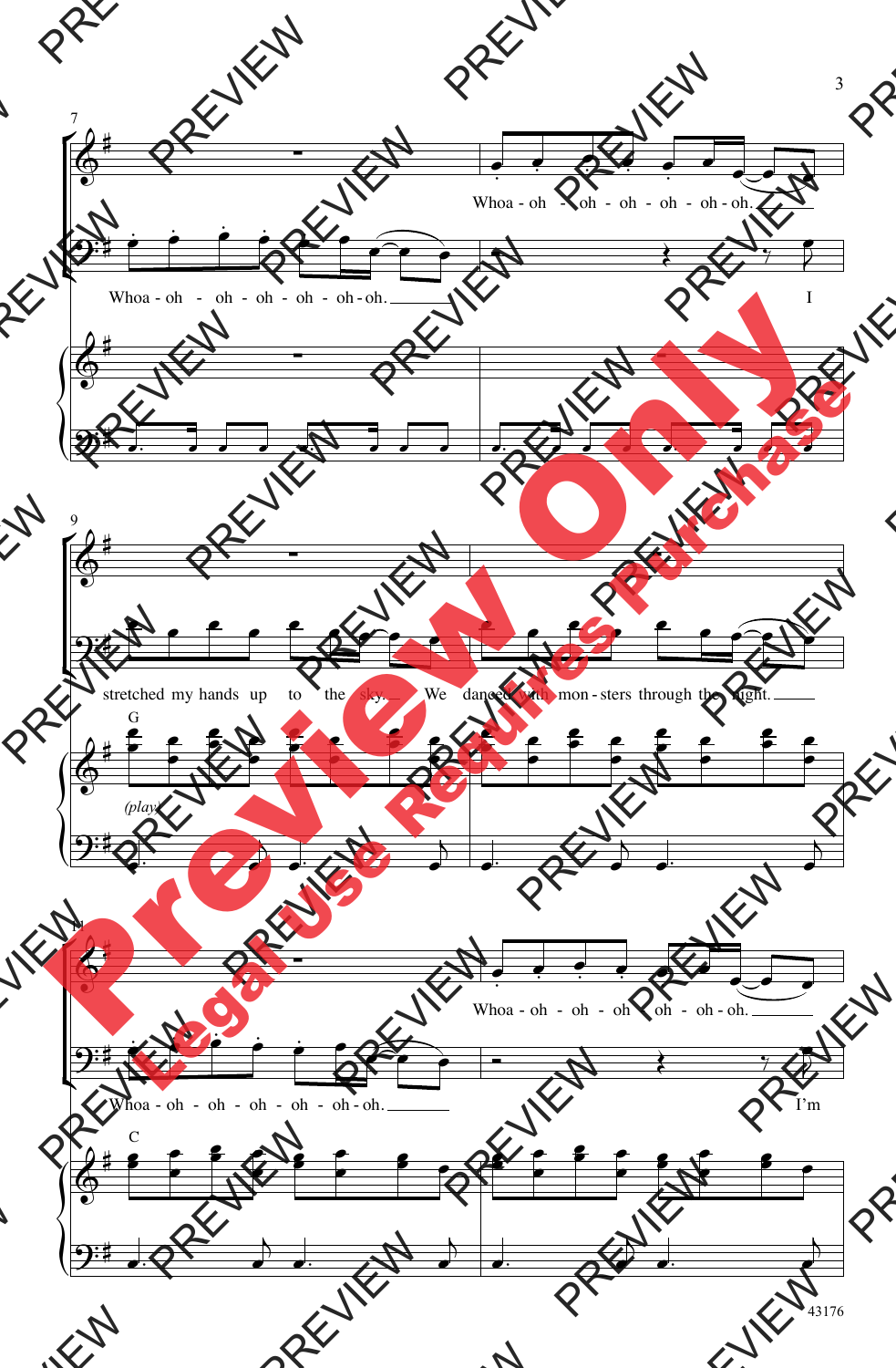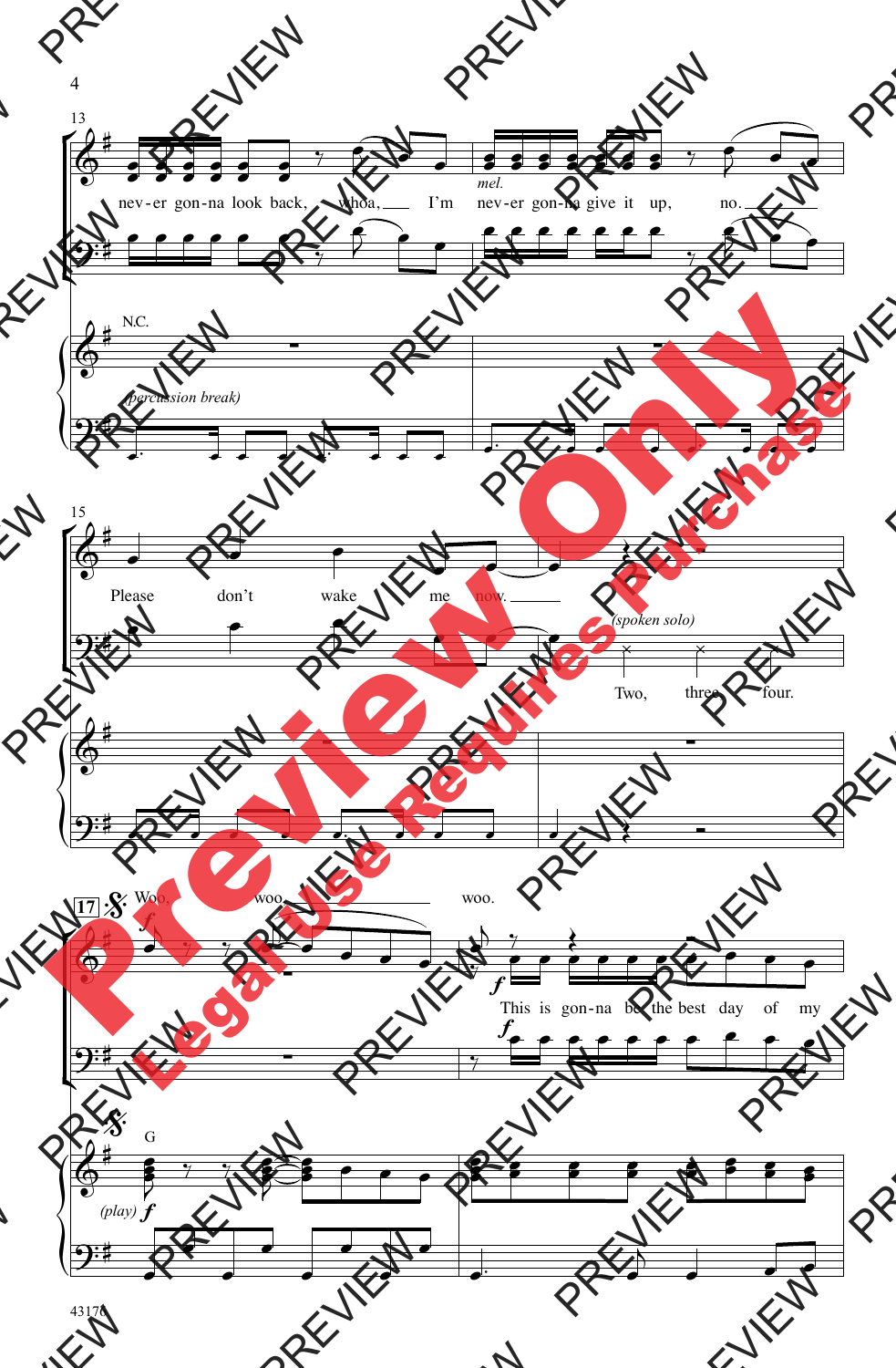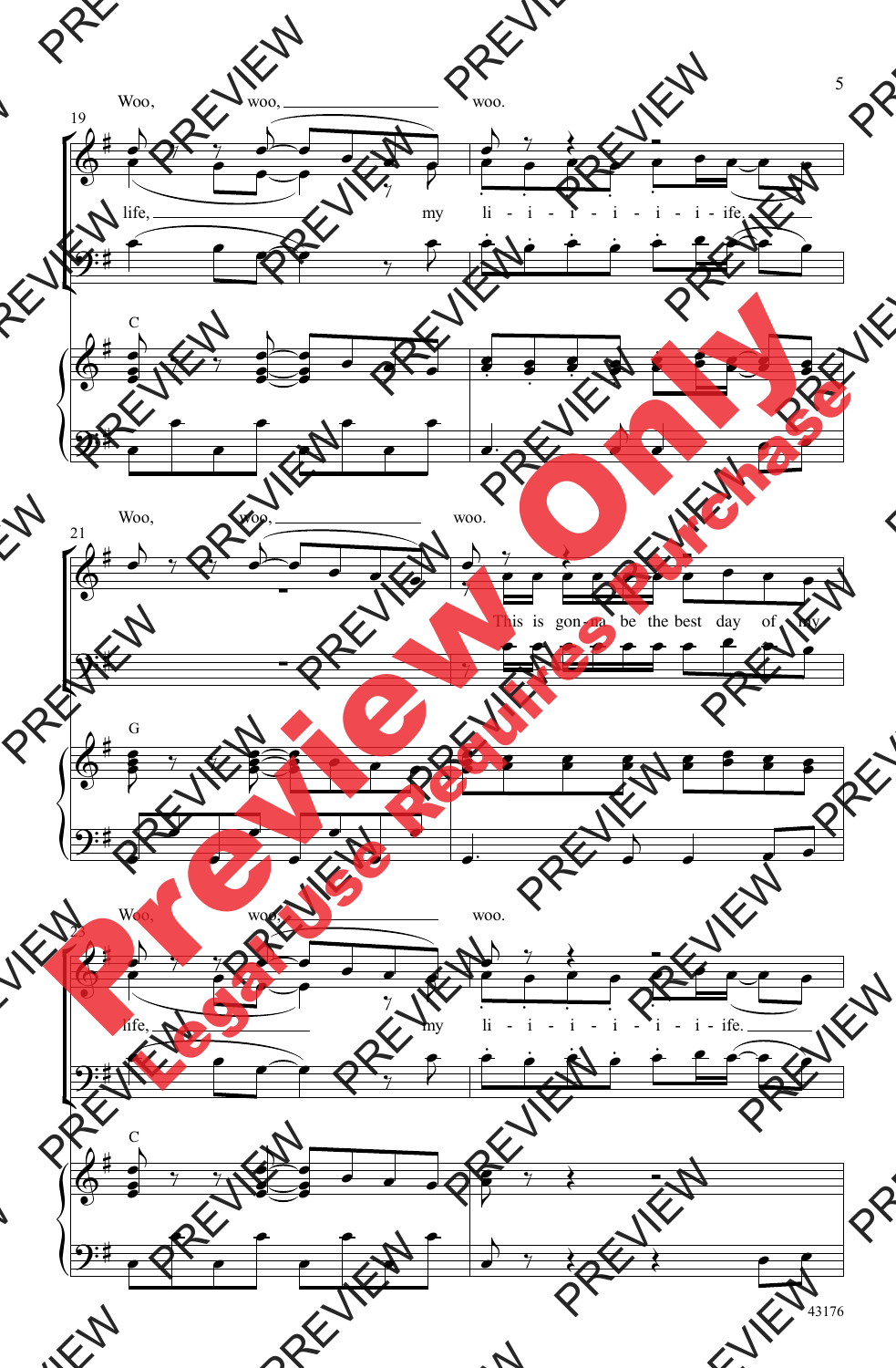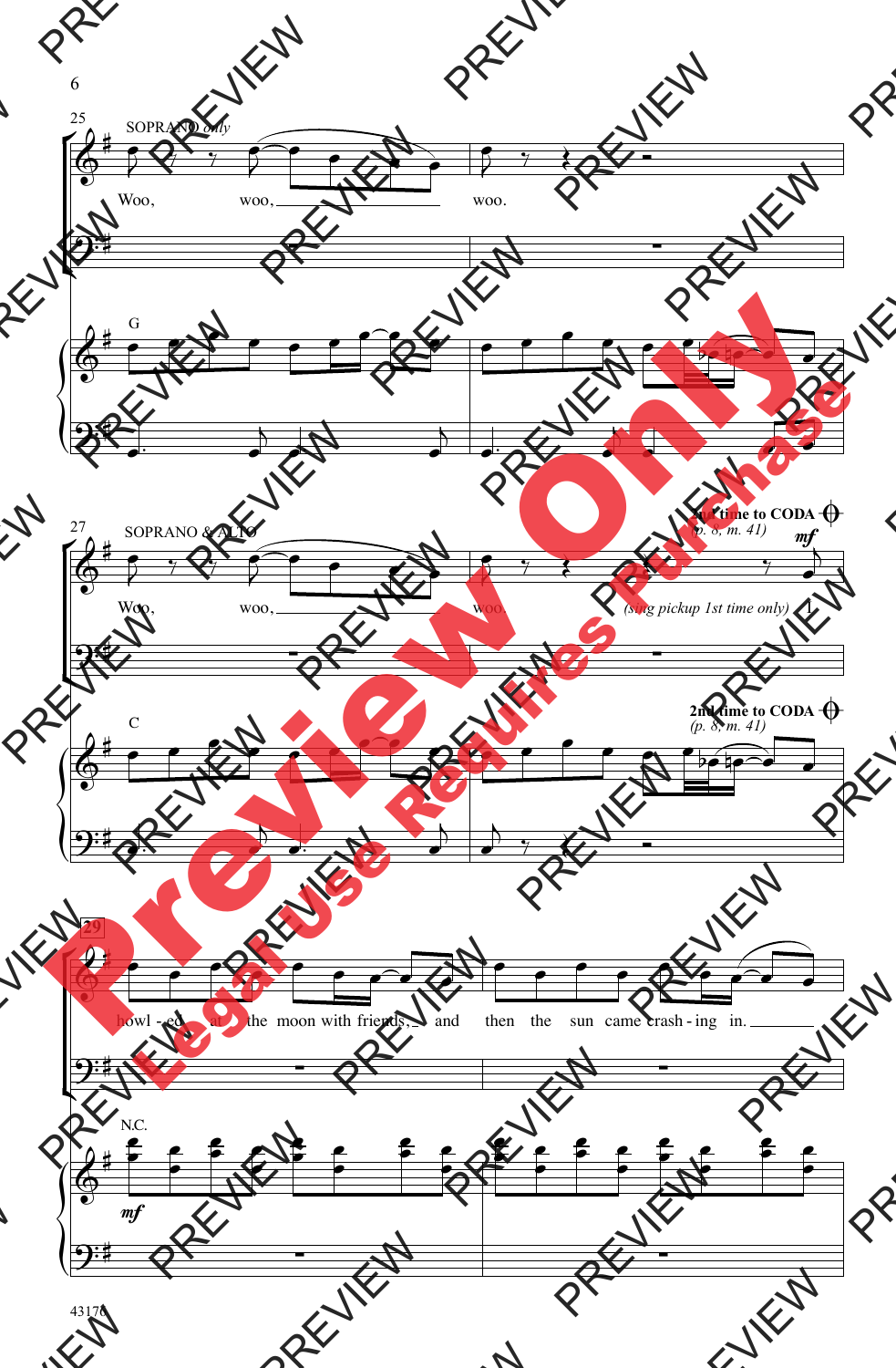

43176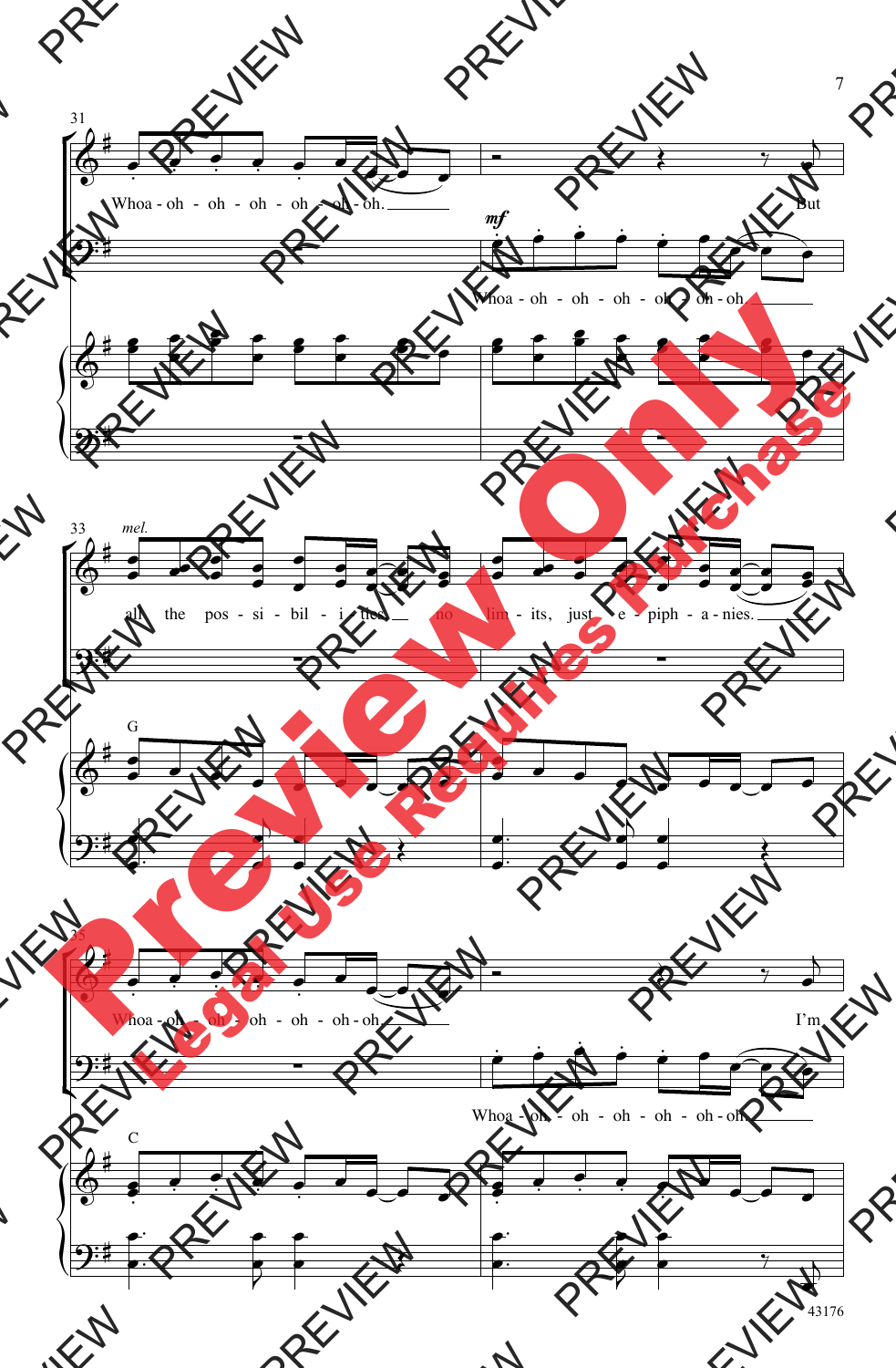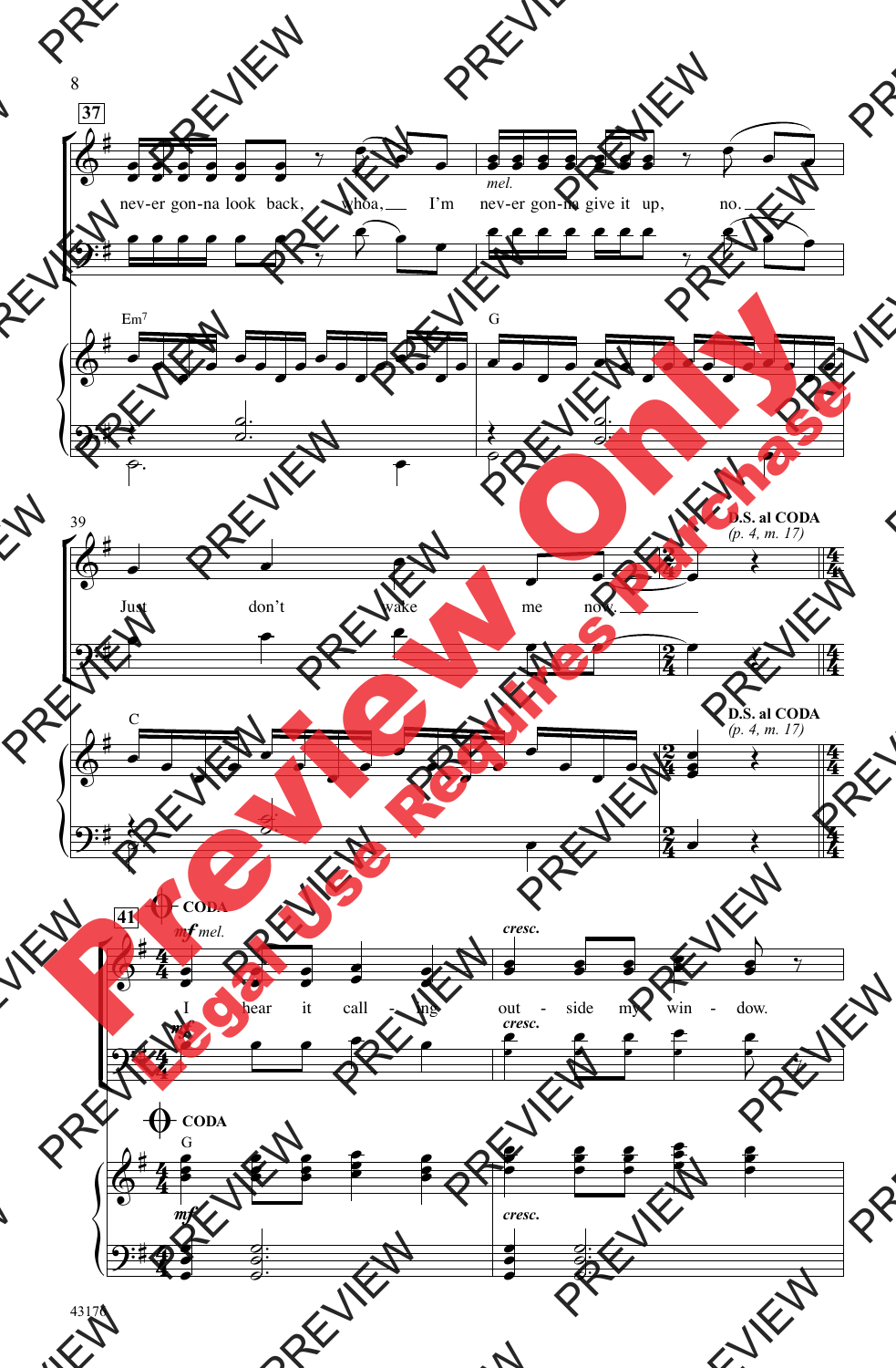

43176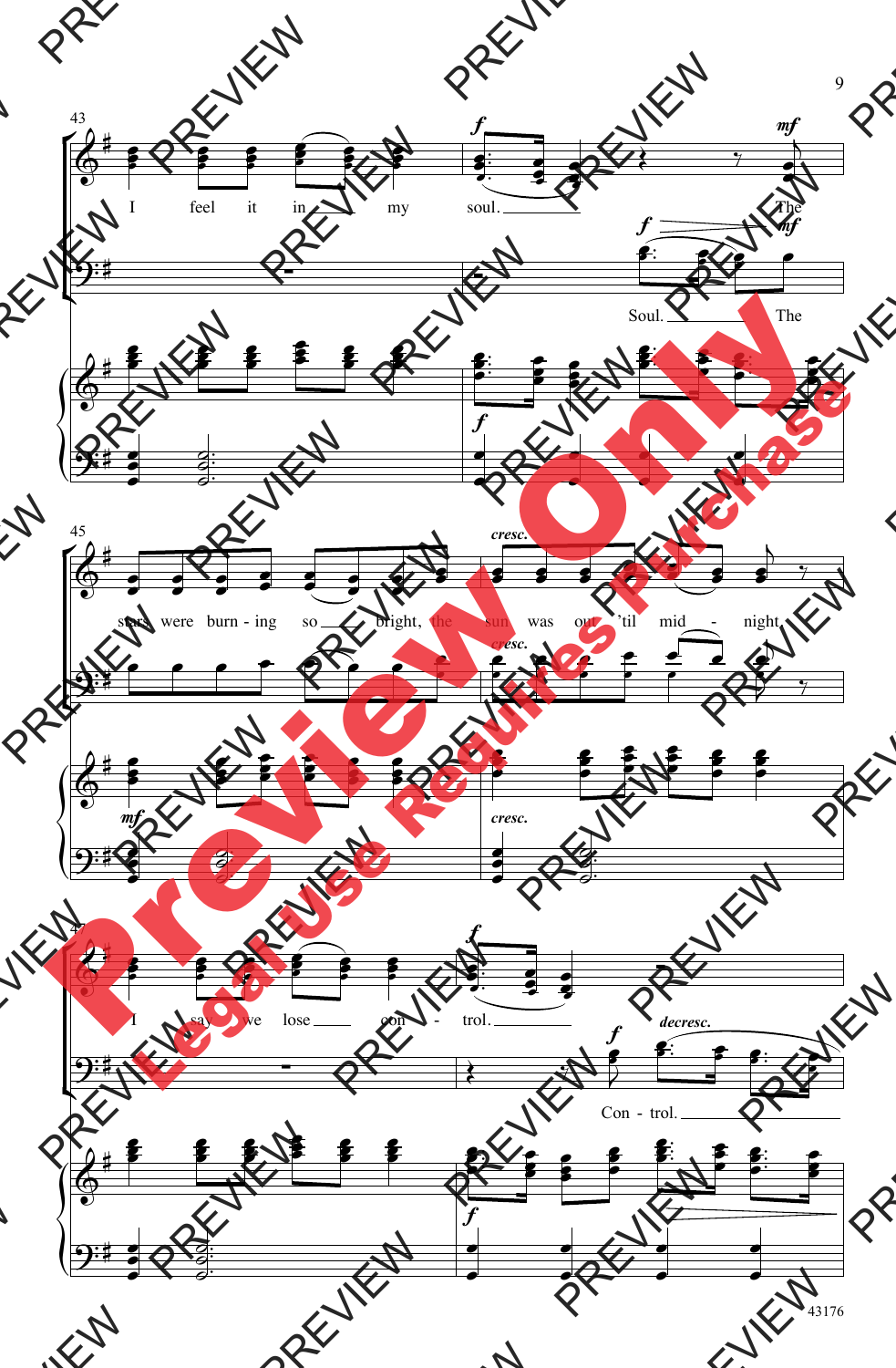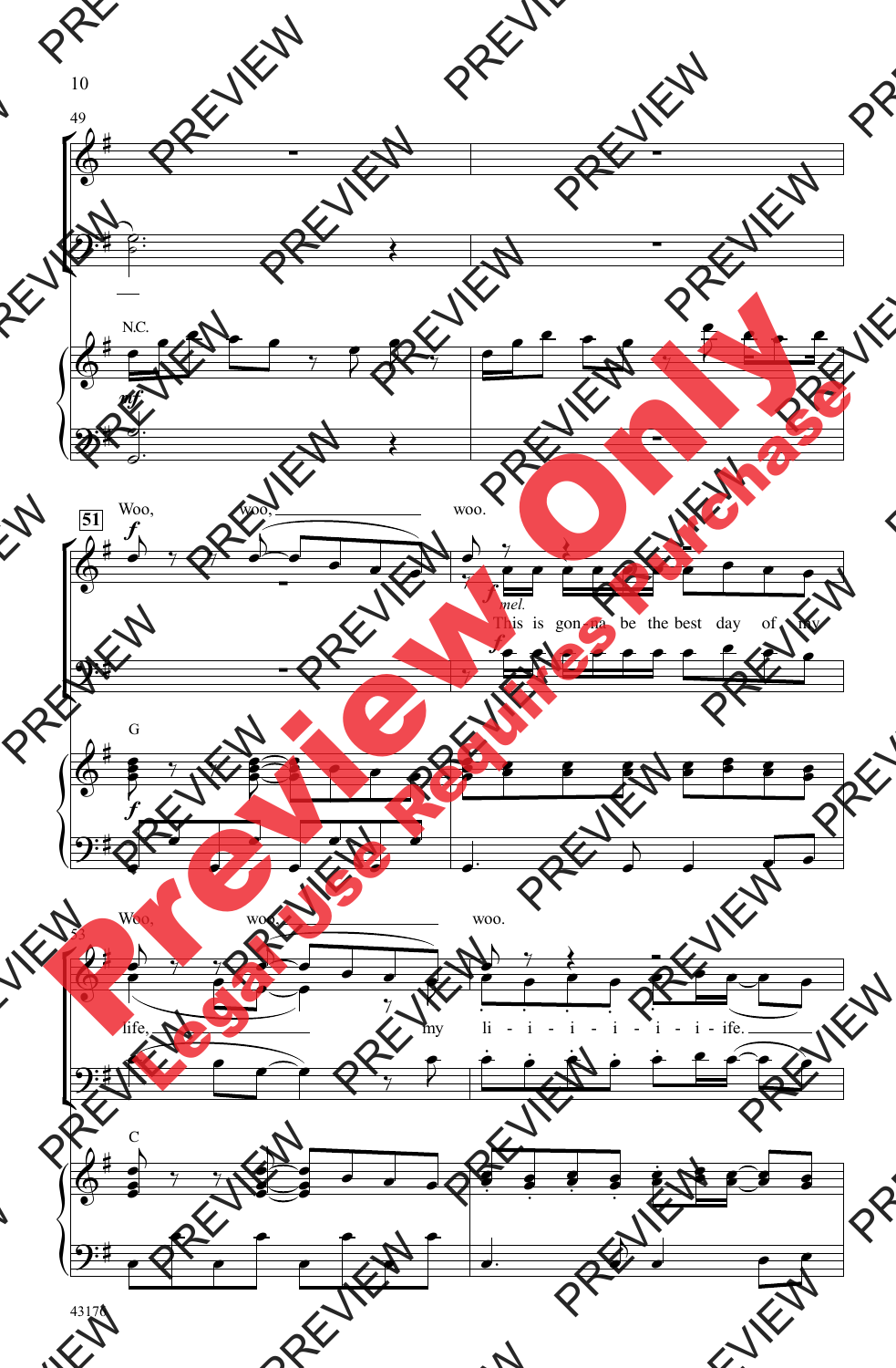